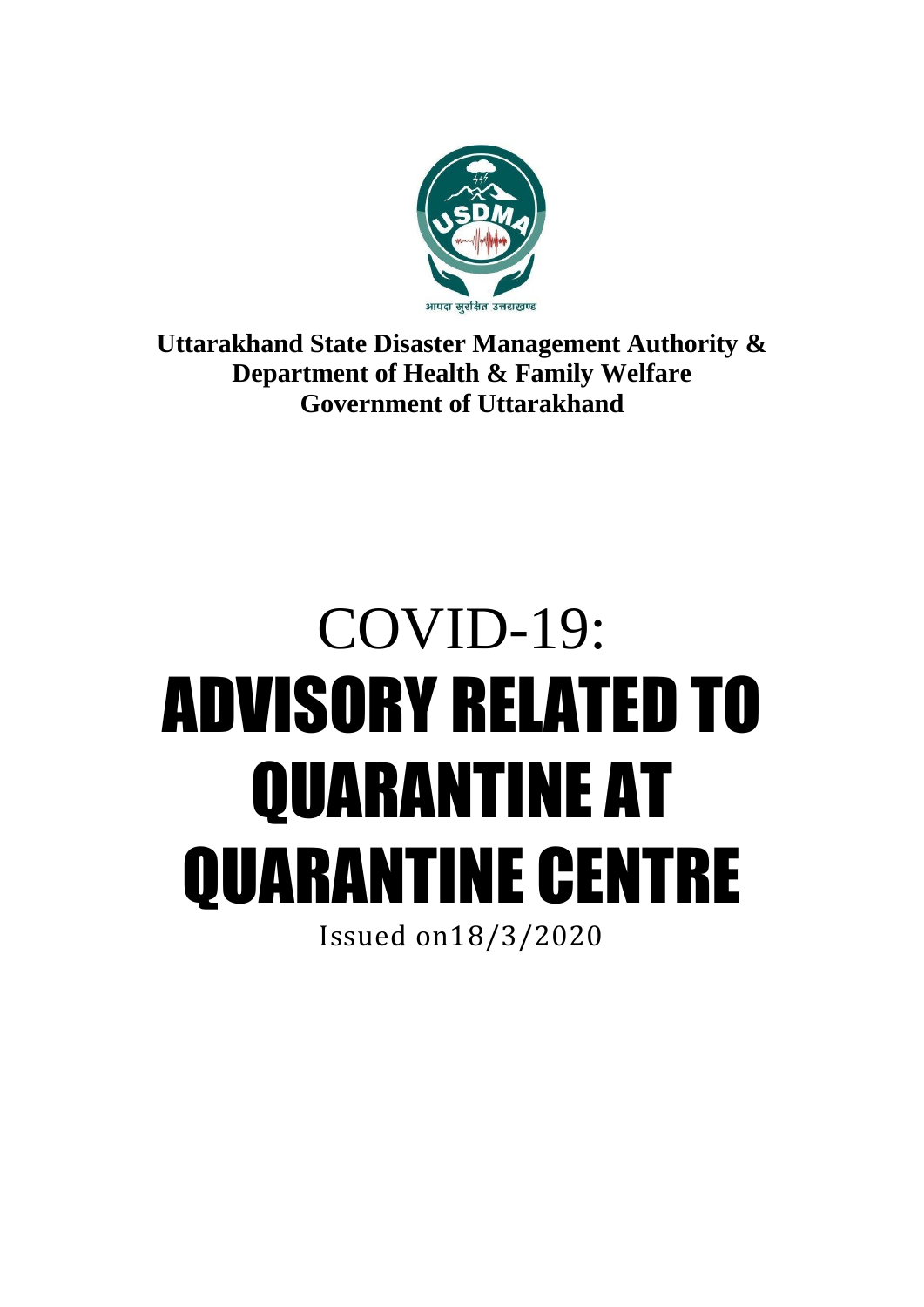#### Uttarakhand State Disaster management Authority & Department of Health & Family Welfare Government of Uttarakhand

*All activities need to be conducted in consultation with department of health*

**Personnel involved in these operations need to be trained by the master trainers of the district.**

#### **Advisory related to Quarantine at Quarantine Centre**

Quarantine of persons is the restriction of activities or separation of persons who are not ill, but who may be exposed to COVID 19 disease, with the objective of monitoring symptoms and early detection of cases.

Quarantine is different from isolation, which is the separation of ill or infected persons from others, so as to prevent the spread of infection or contamination.

Quarantine implies the use or creation of appropriate facilities in which a person or persons are physically separated from the community while being attended to.

#### **Advisory**

- **1. For the purpose of implementing quarantine, a contact is defined as a person:**
- Providing direct care without proper personal protective equipment (PPE) for COVID-19 patients; Staying in the same close environment of a COVID-19 patient (including workplace, classroom,
- household, gatherings);
- Traveling together in close proximity (within 1 meter) with a COVID-19 patient in any kind of conveyance within a 14‐day period after the onset of symptoms in the case under consideration.

# **2. Arrangements at Quarantine Centre:**

- Those in quarantine be placed in adequately ventilated, spacious single rooms, with attached toilet (hand hygiene and toilet facilities). If single rooms are not available, beds should be placed at least 1 meter apart;
- Suitable environmental infection controls, such as adequate air ventilation, filtration systems and waste management protocols;
- Maintenance of social distancing (more than 1 meter) of the persons quarantined;

#### **3. Accommodation with an appropriate level of comfort, including:**

- Food, water and hygiene provisions;
- Protection for baggage and other possessions;
- Appropriate medical treatment for existing conditions;
- Communication in a language that they can understand explaining: their rights; provisions that will be made available to them; how long they will need to stay; what will happen if they get sick; contact information of their local embassy or consular support;
- Assistance for quarantined travellers, isolated or subject to medical examinations or other procedures for public health purposes;
- Assistance with communication with family members outside the quarantine facility;
- If possible, access to the internet, news and entertainment;
- **Psychosocial support; and**
- Special considerations for older individuals and individuals with co-morbid conditions, due to their increased risk for severe COVID-19 disease
- Possible quarantine settings are hotels, dormitories, other facilities catering to groups, or the home of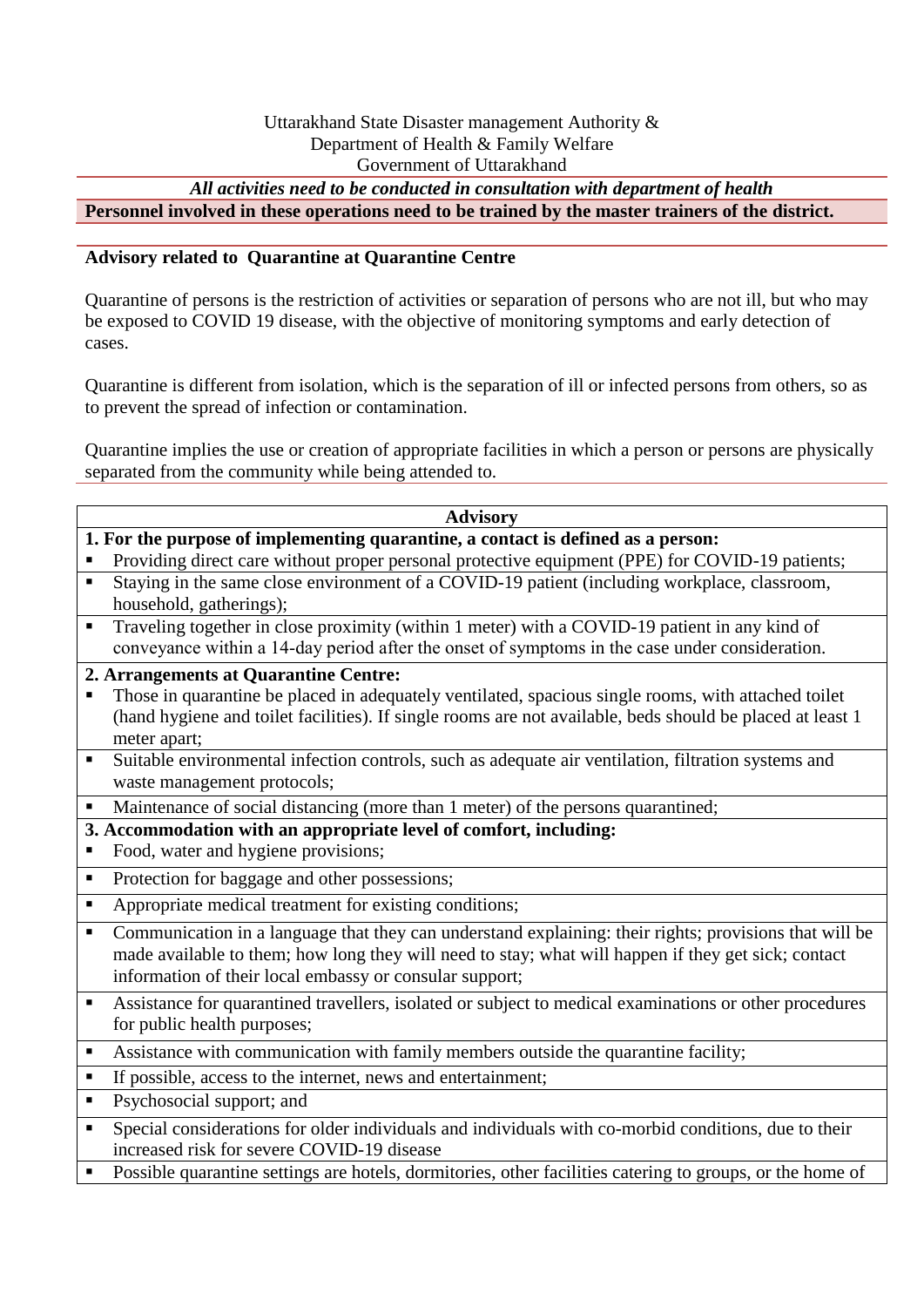the contact. Regardless of the setting, an assessment must ensure that the appropriate conditions for safe and effective quarantine are being met.

When home quarantine is chosen, the person should occupy a well-ventilated single room, or if a single room is not possible, maintain a distance of at least 1 meter from other household members, minimizing the use of shared spaces and cutlery and ensuring that shared spaces (kitchen, bathroom) are well ventilated.

# **4. Infection prevention and control measures in Quarantine Centres**

The following infection prevention and control measures should be used to ensure a safe environment for quarantined persons.

# **4.1. Early recognition and control**

a. Any person in quarantine who develops febrile illness or respiratory symptoms, at any point during the quarantine period, should be treated and managed as a suspect COVID-19 case;

b. Apply standard precautions for all persons quarantined and quarantine personnel:

1. Perform hand hygiene frequently, particularly after contact with respiratory secretions, before eating and after using the toilet. Hand hygiene includes either cleaning hands with soap and water or with an alcohol-based hand rub. Alcohol-based hand rubs are preferred if hands are not visibly soiled; wash hands with soap and water when they are visibly soiled;

2. Ensure that all persons quarantined are practicing respiratory hygiene, and are aware of the importance of covering their nose and mouth with a flexed elbow or paper tissue when coughing or sneezing and disposing immediately of the tissue and performing hand hygiene;

3. Refrain from touching mouth and nose;

c. A medical mask is not required for persons with no symptoms. There is no evidence that wearing a mask of any type protects people who are not sick.

# **5. Administrative controls: Administrative controls and policies for IPC within quarantine facilities include, but may not be limited to:**

a. establishing sustainable IPC infrastructures (design of facility) and activities;

b. educating persons quarantined and quarantine personnel about IPC;

c. all personnel working in the quarantine facility need to have training on standard precautions before the quarantine measures are implemented;

d. The same advice on standard precautions should be given to all quarantined persons on arrival;

e. Both personnel and quarantined persons should understand the importance of promptly seeking medical care if they develop symptoms;

f. Developing policies on the early recognition and referral of a suspect COVID-19 case.

#### **6. Environmental controls:**

a. Environmental cleaning and disinfection procedures must be followed consistently and correctly.

b. Cleaning personnel need to be educated and protected from COVID-19 infection and ensure that environmental surfaces are regularly and thoroughly cleaned throughout the quarantine period:

 Clean and disinfect frequently touched surfaces such as bedside tables, bedframes, and other bedroom furniture daily with regular household disinfectant containing a diluted bleach solution (1-part bleach to 99 parts water). For surfaces that do not tolerate bleach, 70% ethanol can be used;

• Clean and disinfect bathroom and toilet surfaces at least once daily with regular household disinfectant containing a diluted bleach solution (1-part bleach to 99 parts water);